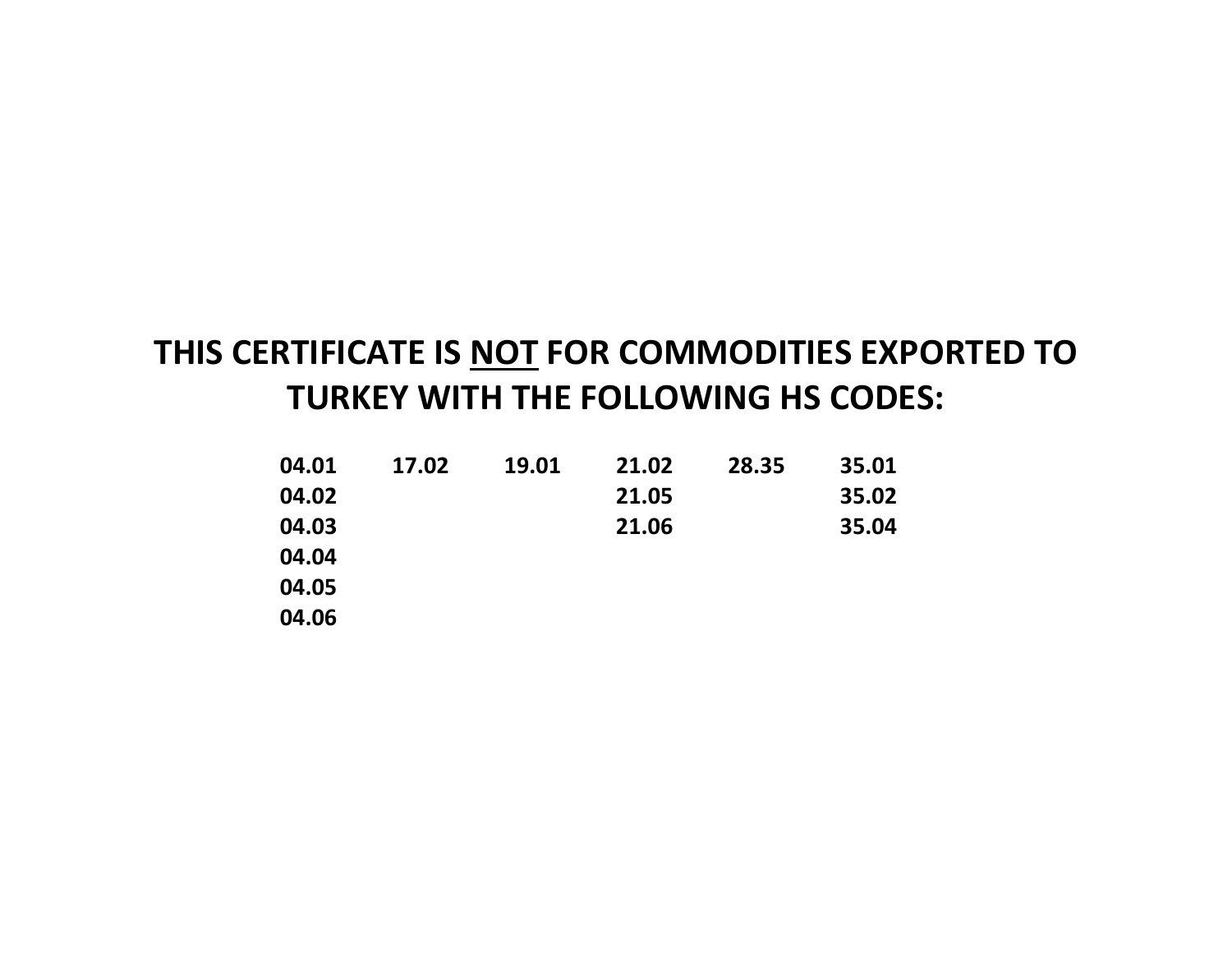

 **United States Department of Agriculture**

 Animal and Plant Health Inspection **Service** 

Veterinary Services

## Health Certificate No. Valid only if the USDA Veterinary Seal Appears Over the Certificate No.

## VETERINARY CERTIFICATE FOR MILK AND MILK PRODUCTS EXPORTED TO TURKEY FROM THE UNITED STATES

- I. Name and address of the exporter
- II. Product (quantity, unit of measure, and kind)
- III. Identification of shipment / Conveyance
- IV. Name and address of the consignee

## This is to certify that:

Products come from a facility officially authorized to process milk and milk products by the competent authority in the United States. The raw materials and pasteurized milk derivatives used to produce their product are from clinically healthy animals, free from signs of any disease transmissible by pasteurized milk products. The products were produced and packaged under the US system of rules and regulations for dairy products.

The United States is free of foot-and-mouth disease (and has been for greater than 24 months).

The certified products are free for sale for human consumption in the United States.

| Done at        | on                                                       |  |  |  |
|----------------|----------------------------------------------------------|--|--|--|
| (APHIS office) | (Date)                                                   |  |  |  |
|                |                                                          |  |  |  |
| $\overline{C}$ | $\Delta$ $\alpha$ is conjugated by $\alpha$ and $\alpha$ |  |  |  |

(Signature of official veterinarian) (Name in capital letters, qualification and title)



**APHIS – Protecting American Agriculture**